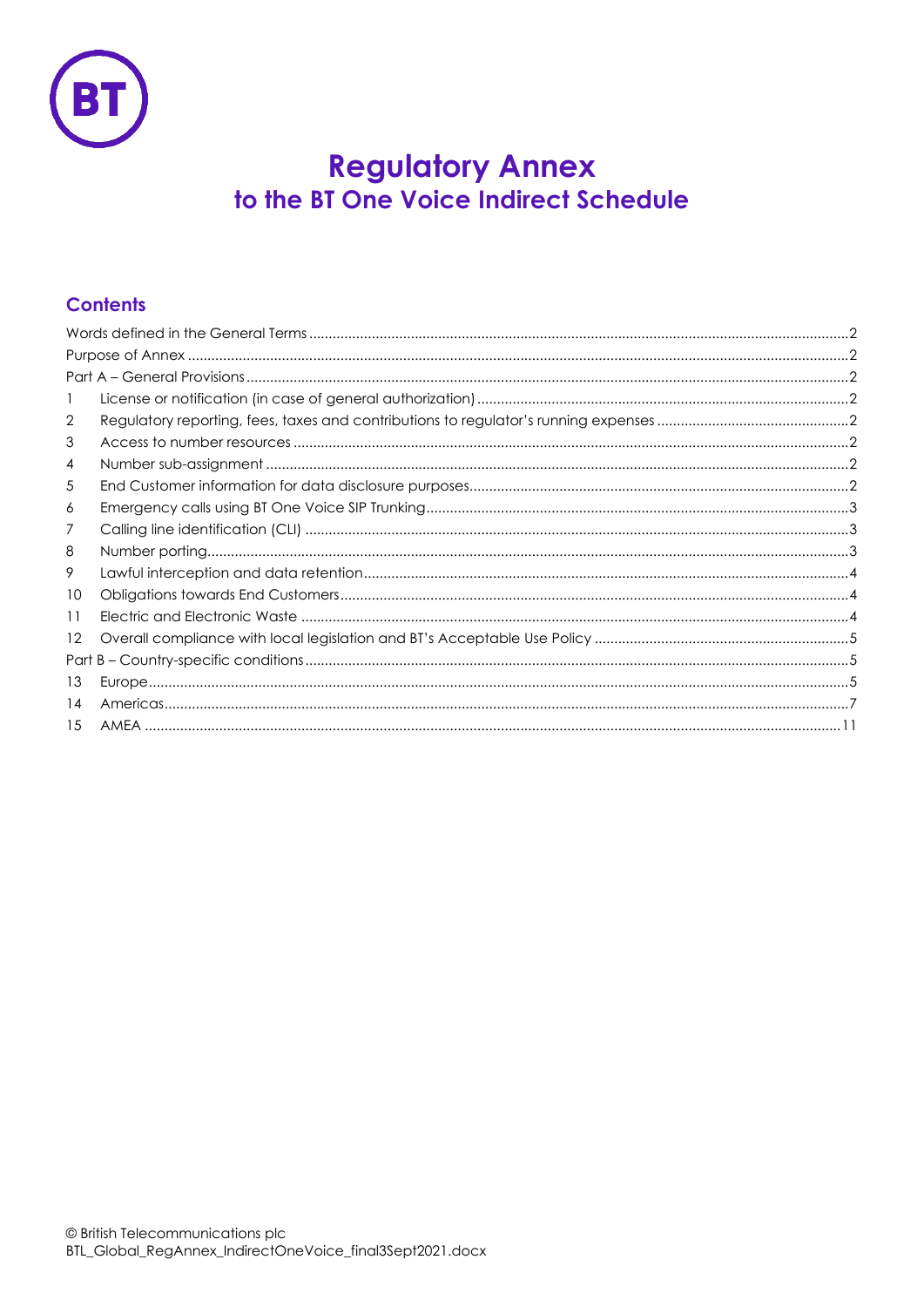

# <span id="page-1-0"></span>**Words defined in the General Terms**

Words that are capitalised but have not been defined in this Annex have the meanings given to them in the Governing Agreement.

## <span id="page-1-1"></span>**Purpose of Annex**

This Annex sets out the regulatory obligations applicable to the Service in a number of selected countries. The countryspecific conditions set out in Part B apply in addition to those set out in part A of this Annex. To the extent countryspecific conditions differ from general conditions, the country-specific conditions will prevail.

A Customer will mean corporate entities duly established and registered in each country where the Reseller intends to provide electronic communications services on the basis of this Agreement.

# <span id="page-1-2"></span>**Part A – General Provisions**

#### <span id="page-1-3"></span>**1 License or notification (in case of general authorization)**

- 1.1 The Reseller will:
	- 1.1.1 comply with all local legal and regulatory requirements and industry guidelines to provide telecommunications services and/or electronic communication services. This includes, but is not limited to, the requirement to hold a licence, adhere to a general authorisation scheme or any other method used to regulate the provision of telecommunications services and/or electronic communication services. This applies to the duration of the term over which this Service is provided to the Reseller;
	- 1.1.2 show proof of such clearance before BT begins providing Services to the Reseller in the respective countries; and
	- 1.1.3 immediately notify BT in case of any material changes or a revocation of this clearance.

#### <span id="page-1-4"></span>**2 Regulatory reporting, fees, taxes and contributions to regulator's running expenses**

- 2.1 The Reseller will:
	- 2.1.1 comply with any requirements to provide national competent authorities with information related to their business activities e.g. for statistical or market analysis purposes through the provision of telecommunications services and/or electronic communication services;
	- 2.1.2 duly pay any charges, fees or taxes levied by authorities in relation to its telecommunications and/or electronic communication activities; and
	- 2.1.3 where required, contribute to the running expenses of national regulatory authorities in proportion to their business activities.

#### <span id="page-1-5"></span>**3 Access to number resources**

- 3.1 The Reseller will obtain all numbers to be sub-assigned to Customers directly from BT. Alternatively, the Users may have numbers ported to BT that they had been using following a prior assignation by other network operators.
- 3.2 The availability of numbers requested by the Reseller is subject to technical review. As long as the outcome of this review is pending, the Reseller will not be able to demand sub-allocation of a particular set of numbers.
- 3.3 Upon termination of a contract between the Reseller and a Customer under which numbers have been assigned, the Reseller will immediately inform BT and request deactivation of such numbers. If the Reseller fails to notify BT that numbers previously assigned to a Customer are no longer in use, BT is entitled to disconnect and reclaim the unused numbers.
- 3.4 Service charges for numbers provided by BT will apply until such numbers are fully deactivated.

#### <span id="page-1-6"></span>**4 Number sub-assignment**

- 4.1 In some countries, the sub-assignment of numbers is subject to prior notification approval of a request to allocate the corresponding number resources by the national competent authorities before BT can provide the service.
- 4.2 The Reseller will onlysub-assign numbers in accordance with local legislation and regulation. Where local legislation and regulation do not allow numbers to be sub-assigned down more than one level the Reseller will only assign any numbers obtained from BT directly to a Customer and not to another reseller or operator.
- 4.3 The Reseller will, where required by local legislation and regulation, obtain proof from a Customer of residence or registered entity in the local area prior to sub-assignment of geographic numbers in such area.
- 4.4 The Reseller will notify BT before the effective termination of an existing number sub-assignment agreement.

#### <span id="page-1-7"></span>**5 End Customer information for data disclosure purposes**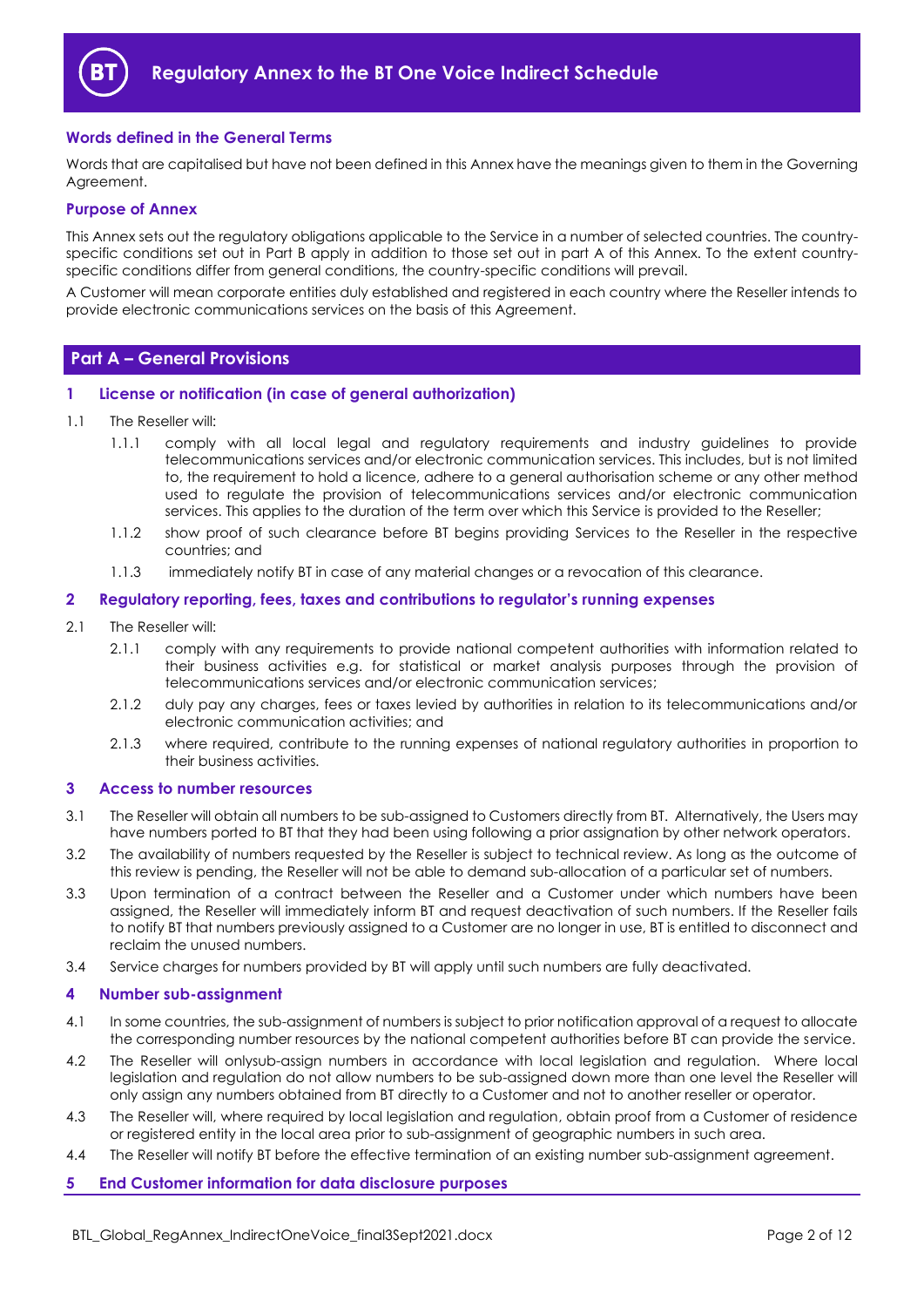

- 5.1 The Reseller will immediately collect from the Customer all information required for data disclosure under local legislation and regulation, in particular the entity names and addresses, as well as the physical addresses of all locations where the Customer wishes to use fixed telephony services.
- 5.2 The Reseller will store copies of any documents shown as proof of identity and local residence or registration of a business entity.
- 5.3 The Reseller will send to BT without delay, all Customer information or any changes to such information, using a format to be specified by BT.

# <span id="page-2-0"></span>**6 Emergency calls using BT One Voice SIP Trunking**

- 6.1 This section covers emergency calling for the BT One Voice SIP Trunking Service Option. It does not cover the BT One Voice SIP VPN Service Option as that Service Option does not provide the ability for Users to call emergency services. The Reseller will ensure that Customers are fully aware of the capabilities and restrictions of the Service in relation to emergency calls.
- 6.2 The BT One Voice SIP Trunking Service Option provides the ability for Users to call emergency services by dialling the emergency service numbers applicable to the country in which the Site is located but that caller location information will only be provided where the Reseller:
	- 6.2.1 informs BT of the geographic location of calling numbers to enable BT to maintain a database of calling numbers and registered geographic locations;
	- 6.2.2 informs BT immediately of any changes to those locations and allows for changes to registered locations to take effect; and
	- 6.2.3 ensures Customers configure their PBX to accurately convey correct calling number locations.
- 6.3 The Reseller will provide all reasonable assistance to enable BT to add the correct emergency centre code to the routing information in order for BT to route the call to the relevant emergency centre, failing which Customers will provide a separate break out for emergency calls from the relevant Site(s). In the event that the Customer's Site is directly connected to the BT One Voice SIP Trunking Service and is not part of a centralised architecture, the Reseller must send the CLI of this location within the PAID field of the SIP message.
- 6.4 The Reseller and Customers failure to comply with the requirements of this section will constitute a material breach of the Agreement. BT accepts no responsibility or liability to the Reseller or its Customers in the event of the Reseller's or the Customer's failure to comply with obligations under this section.
- 6.5 The Reseller will ensure that Customers have other means of accessing the emergency services if an End Point is moved from a Customer's Site, and is used away from the Customer's registered Sites.
- 6.6 BT does not guarantee the ability to call the emergency services using the Service. Emergency calls may fail or call continuity may be affected, where there is a main power failure, failure of Internet service and connectivity, or if access to the Service has been suspended or interrupted for any reason.
- 6.7 The Reseller will ensure that Customers consider an alternative means to support emergency calls should the Service not be available due to conditions set out above.
- 6.8 BT may not restrict or obscure the transmission of the calling CLI to the emergency services and the Reseller will hold BT harmless and indemnified against any prejudicial consequence, third party claim and/or penalty arising from or in any way connected with the provision of such information or the violation of the provisions of this paragraph.

# <span id="page-2-1"></span>**7 Calling line identification (CLI)**

- 7.1 For standard and forwarding calling scenarios, the Reseller will ensure that Customers will send the Site specific CLI, which allows the identification of its physical location, within the PAID (P-Asserted ID) field of the SIP transmission protocol. The format needs to be in site specific international format like [+CCxxx] or [00CCxxx].
- 7.2 The Reseller will ensure that the Reseller and Customers will not manipulate the CLI sent in the PAID field at any time while the Customers' IPT architecture is connected to the BT Network unless BT is informed and has agreed to the change in advance.
- 7.3 The Reseller will ensure that Customers will also send, in forwarding calling scenarios, the Site specific CLI within the DIVERSION field. The format needs to be in site specific international format like [+CCxxx] or [00CCxxx].
- 7.4 The Reseller will ensure that if Customers send a presentation CLI alongside the PAID, they will send it in the FROM field. The sent number must be in line with national regulations and will be screened by BT. In the event that the CLI fails the screening, no CLI will be sent within FROM field. The format needs to be in site specific international format like [+CCxxx] or [00CCxxx].

# <span id="page-2-2"></span>**8 Number porting**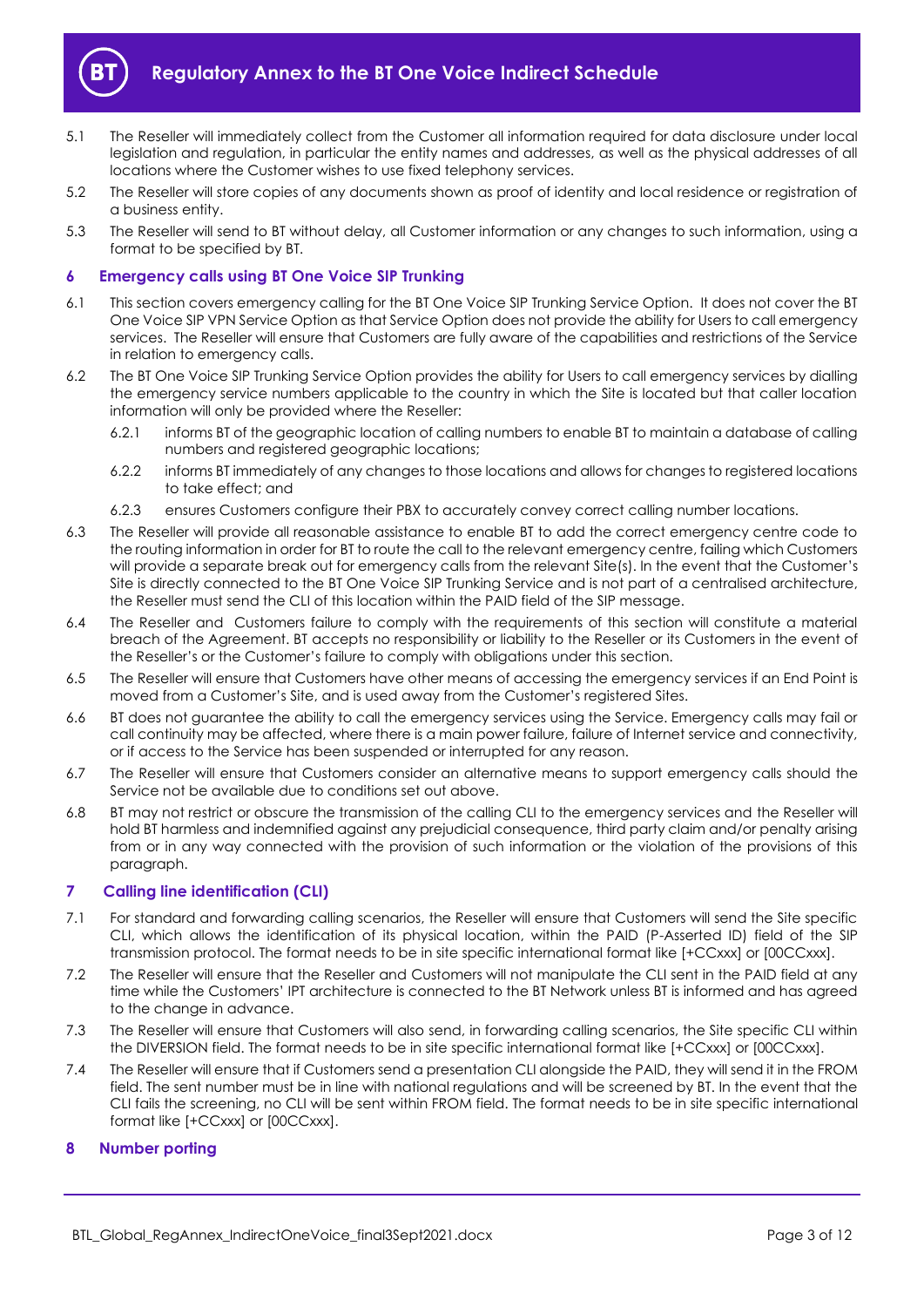

- 8.1 Customers have a right to have their numbers ported to other carriers upon request. To safeguard that right, the Reseller will sub-assign any numbers to Customers as soon as the numbers are made available, and will not subassign them to any intermediary, including the Reseller itself.
- 8.2 Depending on local legislation and regulation, the Reseller will engage in separate agreements with BT to further define cooperation with regard to number portings and/or obtain a porting code from local portals whose use may be mandatory to facilitate number portings.
- 8.3 To request a number porting, Customers will be required to sign a Letter of Authority or equivalent document(s) to demonstrate they have requested porting when the Reseller makes a porting request with BT. The Reseller is required to retain the Letter of Authority or equivalent document(s) and provide them to BT if requested. In addition, for number porting or new number assignment the Reseller will be required to provide all the mandatory documents and information requested by BT.

# <span id="page-3-0"></span>**9 Lawful interception and data retention**

- <span id="page-3-3"></span>9.1 In a country where the Reseller resells the Service the totality of all Customers voice traffic will be carried through BT's network and the Reseller will not deploy any routing equipment of their own in such countries.
- 9.2 Subject to the Reseller's compliance with Paragrap[h 9.1](#page-3-3) BT undertakes to execute, on behalf of the Reseller, any lawful interception orders regarding numbers assigned to the Customers, that BT receives from judges or other competent bodies in the respective countries. BT reserves the right to use suppliers to execute such orders.
- 9.3 BT will also retain data related to telecommunications/electronic communications (not the content) passing through its network, including communications to and from a Customer, to the extent it is statutorily required to do so.
- 9.4 Upon request and query from BT and/or law enforcement and government authorities, the Reseller will promptly provide all the data of the User to whom the geographic numbers have been assigned.

## <span id="page-3-1"></span>**10 Obligations towards End Customers**

- 10.1 The Reseller is responsible for the contractual relationship and all associated obligations with its Customers including providing Customers with mandatory information about the contract, tariffs, termination and procedures for dispute resolution.
- 10.2 BT will assist the Reseller in the following manner:
	- 10.2.1 provide billing-related information (Call Data Records) allowing the Reseller to meet Customer requests for an itemized invoice;
	- 10.2.2 carry out technical reviews in the event of a Customer query with its invoice;
	- 10.2.3 provide proof of the general accuracy of BT's billing systems where BT is under a statutory obligation to do so;
	- 10.2.4 transmit, beside the network-provided Caller Line Identification, any additional presentation CLIs set up by Customers, to the extent this is allowed under local legislation and regulation;
	- 10.2.5 trace malicious caller IDs, upon receiving a Customer request to this effect from the Reseller or from a competent authority, depending on the applicable legislation in each country; and
	- 10.2.6 make Customers information available to publishers of public subscriber directories, to the extent this is requested in writing by any Customers.

## <span id="page-3-2"></span>**11 Electric and Electronic Waste**

- 11.1 Where applicable, the Reseller will be responsible under Article 13 of the EU's Waste Electrical and Electronic Equipment Directive 2012 ("WEEE Directive") for the costs of collection, treatment, recovery, recycling and environmentally sound disposal of any equipment supplied under the Agreement that has become waste electrical and electronic equipment ("WEEE").
- 11.2 BT and the Reseller acknowledge that for the purposes of Article 13 this section [11](#page-3-2) is an agreement stipulating other financing arrangements for the collection, treatment, recovery, recycling and environmentally sound disposal of WEEE.
- 11.3 The Reseller will be responsible for any information, recording or reporting obligations imposed by the WEEE Directive.
- 11.4 The Reseller will indemnify BT against any claims or legal proceedings that are brought or threatened against BT by a third party which would not have been caused or made had the Reseller fulfilled the Reseller's express or implied obligations under this Paragraph 10 or in connection with the WEEE Directive.
- 11.5 BT will notify the Reseller of any such claims or proceedings and keep the Reseller informed as to the progress of such claims or proceedings.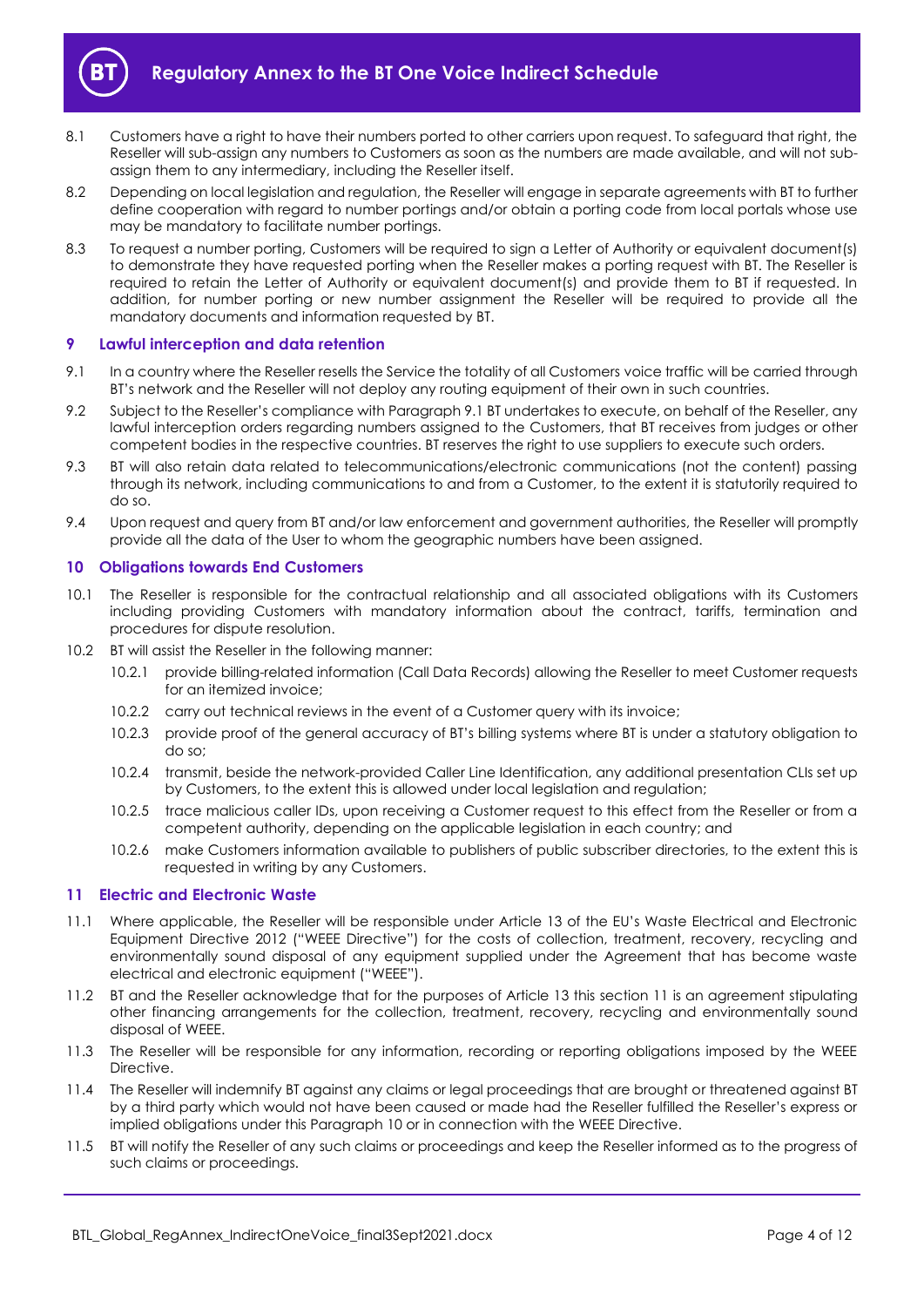

# <span id="page-4-0"></span>**12 Overall compliance with local legislation and BT's Acceptable Use Policy**

- 12.1 The Reseller will comply with any other obligations under applicable local legislation, even if they are not specified in this Agreement.
- 12.2 The Reseller will enaure that Customers comply with the Acceptable Use Policy (AUP).
- 12.3 The Reseller will be liable for any Claims, losses, costs or liabilities that BT incurs as a result of the Reseller or its Customers failure to comply with the Acceptable Use Policy.
- 12.4 BT may, where there is a serious breach of the Acceptable Use Policy, report the Reseller and provide the Reseller's personal information, including Personal Data, to the relevant law enforcement agency.
- 12.5 BT may restrict or suspend the Service if the Reseller or its Customers do not follow the Acceptable Use Policy.
- 12.6 Users must be located in the country associated with the network number they are using to make PSTN calls.
- 12.7 BT will have the right to carry out audits to review the Reseller's compliance with contractual and regulatory obligations from time to time.

## <span id="page-4-1"></span>**Part B – Country-specific conditions**

## <span id="page-4-2"></span>**13 Europe**

#### 13.1 **United Kingdom**

13.1.1 Nothing to add in addition to Part A.

- 13.2 **Belgium**
	- 13.2.1 The Reseller will be notified as an operator of electronic communications services and/or networks as well as for the provision of electronic communications services with the national regulatory authority, BIPT.
	- 13.2.2 Prior to the provision of the Service, a request for allocation of the corresponding numbering resources will be sent to BIPT for approval.
	- 13.2.3 For the purpose of the notification, the Reseller will provide BT with:
		- (a) the concerned numbering capacity, its address or registered office and the use of the concerned numbering capacity to be used by the Reseller; and
		- (b) its agreement to make the concerned numbering capacity available.
	- 13.2.4 The Reseller will use the network made available by BT for incoming calls.
	- 13.2.5 The Reseller will fulfil all other conditions for the reservation and allocation of numbering capacity
	- 13.2.6 When the sub-assignment of the agreed capacity of numbers will be approved by the BIPT, the Reseller must ensure compliance with all regulatory obligations listed in this Annex including notably (but not limited to):
		- (a) the compliance with the "sub-assignment" to its Users. The Reseller cannot assign geographic numbers to Users if they do not have their residence or a registered entity in the respective local area as defined by the BIPT.
		- (b) the compliance with the number portability obligations notably on the geographic limitation. Geographic numbers can only be ported within the same geographic numbering area as defined by BIPT. The recipient operator can only port-in numbers in the area's where it has been assigned (e.g.: reserved and allocated) geographic number capacity by BIPT.
		- (c) the compliance with CLI obligations and BIPT guidelines (available on the BIPT website)
	- 13.2.7 The Reseller will not make the sub-assigned numbering capacity number resources available to any other operator of electronic communications networks or services which may reserve numbers and obtain and exercise rights of use, unless the Reseller proves at the time of the notification that this prohibition makes the existing or planned provision of services very difficult or impossible and submits a contractual document concluded between BT, the Reseller and the other operator involved in the provision of services for approval by the BIPT, in which the respective rights and obligations of these parties are duly regulated.
	- 13.2.8 If the Reseller is not in compliance with the above-mentioned obligations, the BIPT can order the return of the blocks of numbers allocated to BT.
	- 13.2.9 The Reseller will notify BT in good time of any changes to the information provided under the above paragraph.
	- 13.2.10 The Reseller will notify BT of the termination of the sub-allocation at least two weeks before the effective termination.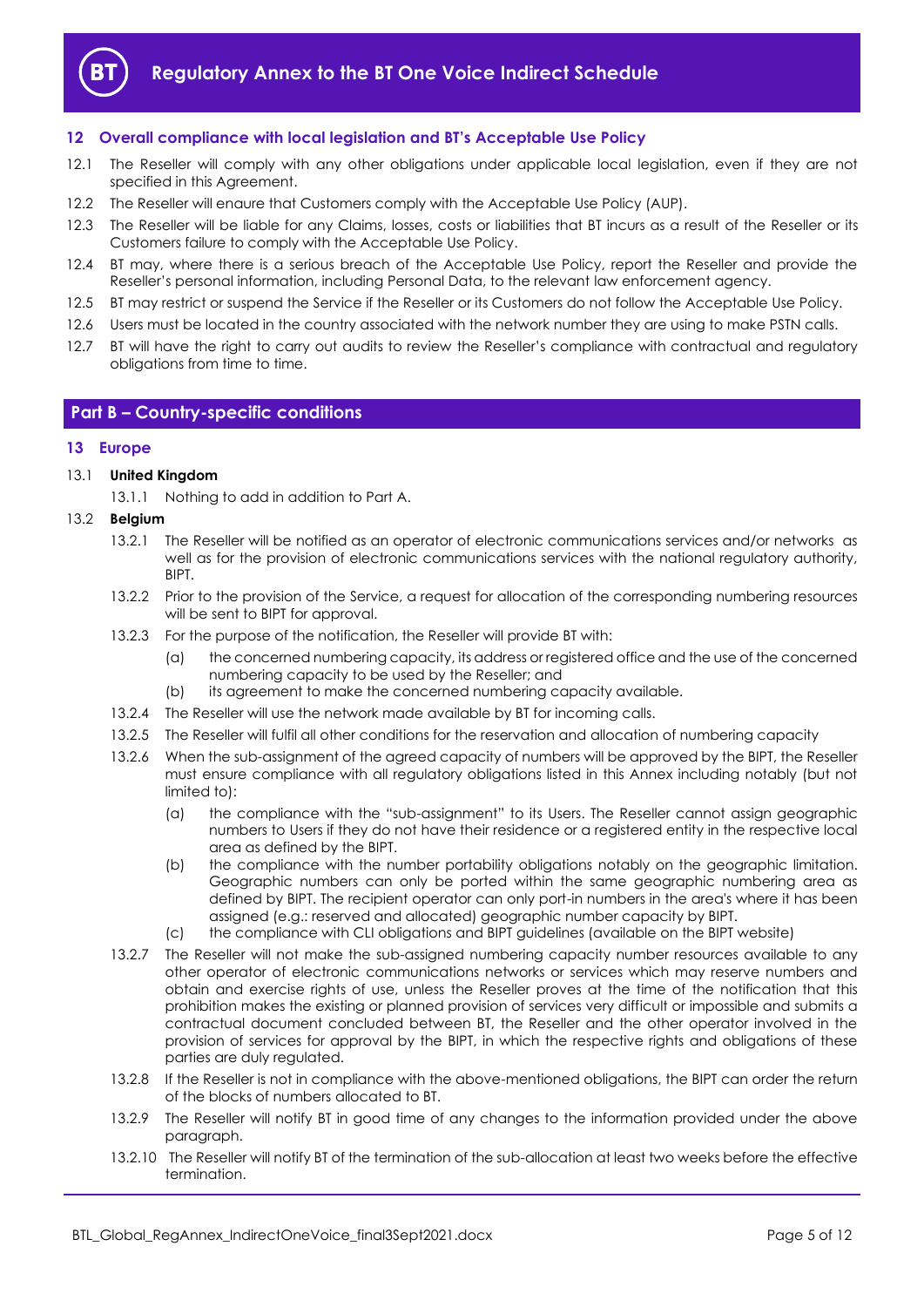

- - 13.2.11 The Reseller and its User must follow the numbering regulation when related to the use of premium rate services, notably:
		- (a) respect the maximum tariffs per type of services
		- (b) ensure tariff announcement is played prior to the connection being established
		- (c) provide BT with a URL address where Users can raise a complaint. Under this URL address, a Belgian contact number should be advertised (domestic toll free or geographical number with an address in the correct zone/area)
	- 13.2.12 In Belgium calls should be terminated except in case of fraud or abuse. For national (voice) calls based on IP technology, where no CLI data is available or where there is reason to doubt compliance with the four principles (the principles being: (i) each call must be associated with a network number, (ii) the network number uniquely identifies the calling line (of an individual or line (of an individual or organisation) of the caller, (iii) the end-user receiving such a CLI must be able to call this number and a full-fledged telephone call can take place and (iv) the network and presentation number must be valid) the receiving operator of the interconnecting gateways (via SS7 signalling) must add a special network number or replace it from a number range a "special CLI number range". This special CLI number range must be marked "unavailable" so that it is not shown to the called party. If an unreliable presentation number appears in national (voice) calls via IP, it will be deleted by the Belgian operator receiving the calls. If, for technical reasons, the special network number cannot yet be used, the unreliable CLI will be deleted and the call will be considered as "CLI unavailable".
	- 13.2.13 Numbering : If Reseller is using its own number, the Reseller will have to feed in the Users information into the new Central Numbering Database.

#### 13.3 **Denmark**

- 13.3.1 The Reseller will notify its activity as a reseller to the national police, not to the national regulatory authority.
- 13.3.2 Sub-assignment of numbers is currently not restricted. If engaging in any form of number sub-assignment to other resellers, the Reseller will make sure that number sub-assignment continues to be lawful and all regulatory obligations listed in this Annex are duly complied with.

#### 13.4 **Germany**

- 13.4.1 The Reseller will notifiy its activity as a reseller to the federal regulatory authority, Bundesnetzagentur.
- 13.4.2 The Reseller will only assign numbers to Users on behalf of BT, not on its own authority. Sub-assignment to other resellers is not allowed.
- 13.4.3 The Reseller will register with www.ekp-portal.de to obtain an ID code allowing it to carry out number portings upon a Customer request.
- 13.4.4 The Reseller must not assign any geographic numbers to Customers unless they show proof a registered entity in the respective local area. The Reseller must not assign any non-geographic numbers to Customers unless they show proof of having a registered business entity in Germany or have made an agreement with a third party to act as their agent in Germany.

# 13.5 **Ireland**

- 13.5.1 The Reseller will register with the Irish regulatory authority, Comreg before provision of the Service.
- 13.5.2 In accordance with the Conditions for the provision of Electronic Communications Networks and Services the Reseller will ensure that numbers are used in accordance with their conditions of use as set out in the Numbering Conditions, as amended (currently ComReg 15/136R2).
- 13.5.3 A summary of some of the key number conditions is below but the ComReg document referenced above or its latest version) is the appropriate point of reference.
	- (a) CLIP for domestic calls allowed
	- (b) Irish CLIP allowed for international incoming calls
	- (c) Can use another CP's numbers as CLIP
	- (d) Customers need a geographic presence to acquire geographic numbers, which can then be shared across all Irish contact centres as CLIPS
	- (e) Use of mobile CLIPs are not allowed for calls originated on the fixed network. However if the call is genuinely originated on a mobile a clip can be used.
	- (f) CLIP cannot use Directory Enquiry Access Codes, Internet Access Numbers, Network-Use Short Codes, Premium Rate Numbers, Premium Rate Short Codes, '1890' Shared Cost Numbers, and Universal Access Numbers.
	- (g) Premium Rate numbers are strictly regulated and a specific Premium Rate Licence for each premium rate number is required whether the Premium Rate Provider is based inside or outside of Ireland.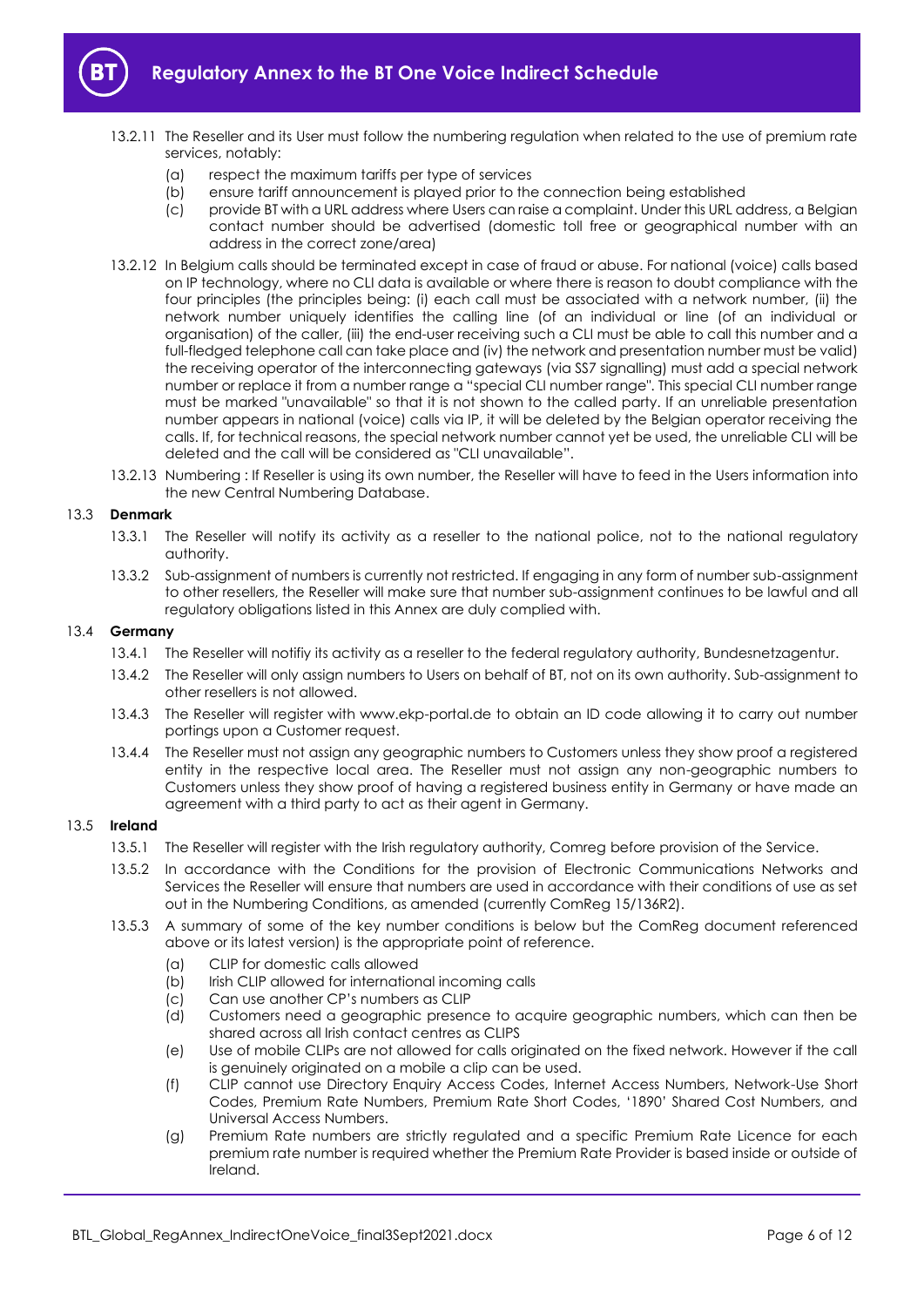

# 13.6 **Italy – please refer to the separate Itaillian schedule**

# 13.7 **Netherlands**

- 13.7.1 The Reseller will notify its activity as a reseller to the national regulatory authority, ACM.
- 13.7.2 The Reseller will obtain a four-digit code from COIN (www.coin.nl) to be able to complement BT number information in any number porting.
- 13.7.3 The Reseller will not assign any geographic numbers to Customers unless they show proof of residence or a registered entity in the respective local area. The Reseller will not assign any non-geographic numbers to Customers unless they show proof of having a registered business entity in the Netherlands.

# 13.8 **Norway**

- 13.8.1 The Reseller will notify its activity as a reseller with the national regulatory authority, Nkom.
- 13.8.2 Sub-assignment of numbers is currently not restricted. If engaging in any form of number sub-assignment to resellers, the Reseller will make sure that number sub-assignment continues to be lawful and all regulatory obligations listed in this Annex are duly complied with.
- 13.8.3 The Reseller will not assign any geographic numbers to Customers unless they show proof of a registered business entity in the respective local area. The Reseller will not assign any non-geographic numbers to Customers unless they show proof of having a registered business entity in Norway.
- 13.8.4 In case a Customer of the Reseller requests a number porting, the Reseller will supply BT with VAT numbers related to its Customers' Site(s) in Norway and provide proof of address documents if requested by BT.

## 13.9 **Poland**

- 13.9.1 The Reseller swill notify its activity as a reseller with the national regulatory authority, UKE.
- 13.9.2 Only one level of sub assignment of numbers is allowed. The Reseller will assign any numbers obtained from BT directly to a Customer and will not allocate them to any other reseller. Where the Reseller subassigns numbers to Customers, it must do so on behalf of BT and not on its authority. Sub allocation by Reseller to further ECPs is not allowed.
- 13.9.3 The Reseller will not assign any geographic numbers to Customers unless they show proof of a registered business entity in the respective local area. The Reseller will not assign any non-geographic numbers to Customers unless they show proof of having a registered business entity in Poland.
- 13.9.4 The Reseller must not alter CLI.

# 13.10 **Sweden**

- 13.10.1 The Reseller will notify its activity as a reseller to the national regulatory authority, PTS
- 13.10.2 Sub-assignment of numbers is currently not restricted. If engaging in any form of number sub-assignment to resellers, the Reseller will make sure that number sub-assignment continues to be lawful and all regulatory obligations listed in this Annex are duly complied with.
- 13.10.3 The Reseller will not assign any geographic numbers to Customers unless they show proof of a registered entity in the respective local area. The Reseller will not assign any non-geographic numbers to Customers unless they show proof of having a registered business entity in Sweden.
- 13.10.4 In case a Customer of the Reseller requests a number porting, the Reseller will supply BT with VAT numbers related to its Customers' Site(s) in Sweden and provide proof of address documents if requested by BT.

## 13.11 **Switzerland**

- 13.11.1 The Reseller will notify its activity as a reseller with the national regulatory authority, BAKOM.
- 13.11.2 In accordance with local legislation, the Reseller's Customers must be allowed to use carrier selection.

# <span id="page-6-0"></span>**14 Americas**

# 14.1 **US and Canada - General**

14.1.1 The Reseller and its Customers will comply with applicable laws and regulations, industry standards and procedures ("rules") employed to reduce the number and impact of illegal calls including rules regarding attestation, verification and/or blocking. The Reseller certifies that it will cooperate with traceback efforts to determine the origin of illegal calls and cooperate in efforts to mitigate the adverse impacts of illegal calls. The Reseller will promptly notify BT if attestation levels change or are otherwise affected. Upon reasonable notice and opportunity for cure, BT may downgrade Reseller attestation if Reseller does not adhere to applicable attestation requirements. Reseller may request a change to its attestation, which is contingent upon BT's approval.

# 14.2 **Emergency calling – United States**

14.2.1 BT, the Reseller, the Customers and Users each have obligations regarding compliance with rules applicable to emergency calling.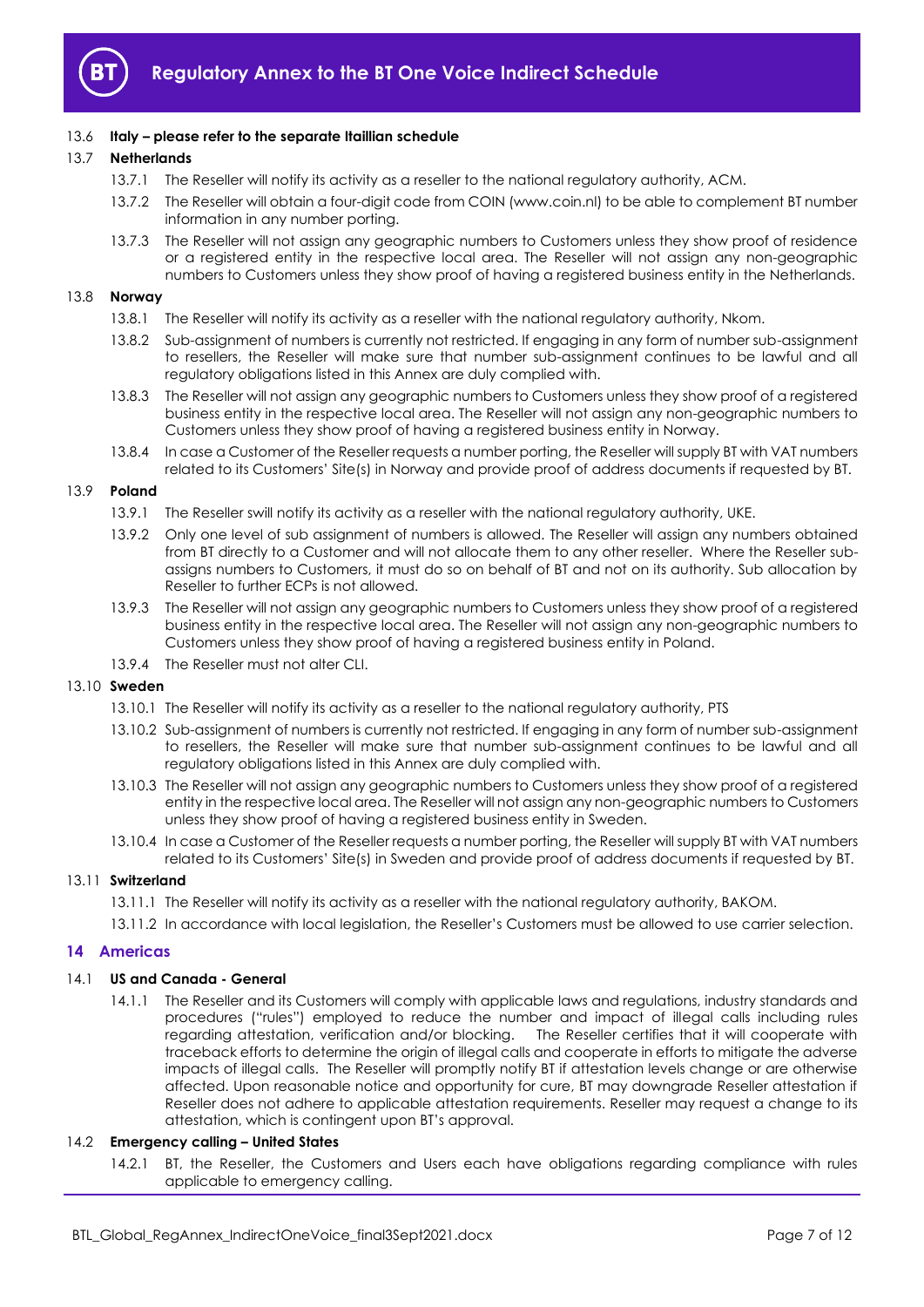

# 14.2.2 **BT's rights and obligations**

- (a) BT will not commence provision of the Service until Reseller provides a signed Letter of Acknowledgement from its Customer stating that Customer understands the limitations of VOIP and E911 services, and that Customer will communicate the same to its Users. In addition Reseller will communicate to its Customer the requirement that Sticker Labels or signs warning of limitations of this VOIP and 911 service be affixed near handsets or other equipment used with the Service to make calls.
- (b) BT will provide E911 service only in locations where E911 service is available and only as described in this Annex. In all other locations, BT will provide Basic 911 service where it is available.
- (c) If the 911 service does not work for whatever reason, BT will not be liable for failure to supply the 911 service.
- (d) BT will, via BT's PSAP routing supplier determine the Telephone Number of the caller and the User's corresponding location information as registered in BT's routing supplier's ALI database. The routing supplier will route the call to the PSAP. A User's ability to access the appropriate PSAP depends on the type, configuration and location of the phone used.
- (e) BT will have no ability or obligation to provide emergency calling services for any call that does not include ANI and will not be liable for any Claims arising from any efforts undertaken by BT or BT's routing supplier to provide emergency calling services under such circumstances. The ANI transmitted may be the Calling Party Number, Telephone Number, DID or Billing Telephone Number (TN) on the Customer's configuration.
- (f) BT may refuse provisioning or modification of features of the Service if such provisioning or modification adversely affects the 911 service.
- (g) If a User uses a TN from a local exchange area different from where the caller is located, E911 service may be limited or unavailable.
- (h) Users whose primary registered locations are not in the US or Canada will not be able to access the relevant 911 or E911 service via VOIP because their Numbers may not be processed by underlying emergency services systems and databases.
- (i) BT's PSAP service provider will provide call centre services as a fall-back to assist with E911 call completion. If BT's PSAP service supplier receives a call for which no ANI record can be found in the 911 database, that call will be routed to an emergency call centre for handling. Call centre personnel will attempt to query the caller for location information and manually route the call to the caller's serving PSAP. All 911 calls that appear to originate from 8XX toll free TN's will also be routed to the emergency call centre. BT will raise a call handling charge per occasion as set out in the applicable Order.
- (j) BT may terminate the Service, or any portion of it, if performance is held by an applicable regulatory agency or court to violate any applicable order, regulation, rule or policy.

# 14.2.3 **Reseller's Obligations**

- (a) In order for BT to provide 911 service Reseller will:
	- (i) obtain a signed Letter of Acknowledgement from the Customer;
	- (ii) register the initial and primary physical locations of all Users who will access and use this Service;
	- (iii) flow down BT's procedures and instructions for updating a User's registered physical location as soon as the User changes his or her permanent registered site location to a new permanent registered site location from which he or she might access the Service;
	- (iv) provide a contact for Customers and their Users to call to request location changes. That contact will be responsible for contacting BT to request such changes and will be available 24 hours a day, 7 days per week;
	- (v) flow down rules regarding the placement of Sticker Labels on handsets, CPE or other means warning, inter alia, that Users do not use the Service unless their current location corresponds to the location information registered in the PSAP routing supplier's ALI database;
	- (vi) ensure that neither its Customer nor its Users block their TN on their PBX's or handsets when calling 911;
	- (vii) provide live technical assistance 24 hours a day, 7 days per week, in the event that a PSAP needs to provide information that may assist with call trace, hostage situations, investigation of prank calls and other related activities.
- (b) If Reseller provides BT with an incomplete list of ANI addresses, or generic address locations, then Reseller will be responsible for providing the PSAP, or responders, with the complete and accurate location information of its Users requesting emergency services.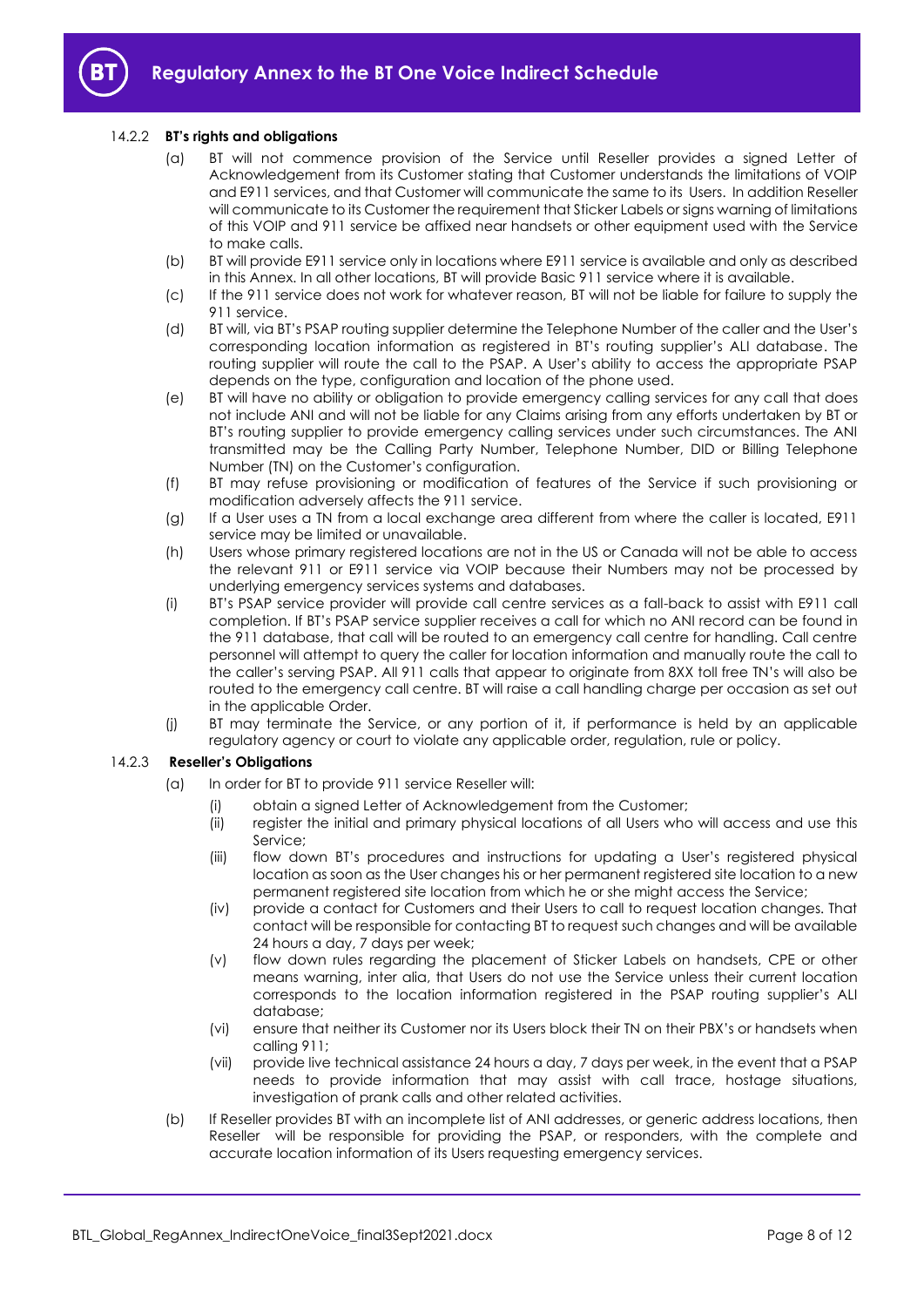

- (c) For each TN or DID number used in connection with the Service Reseller is responsible for communicating to its Customers that their Users must provide and keep up-to-date a correct and valid emergency response address for that number with sufficient information to enable emergency responders to locate the calling party, including if the User location is a campus location or multi-story building, in which case Customers will provide building number, floor and suite number as a minimum in addition to address information.
- (d) This Service is a fixed service. If a User moves his or her permanent registered site location, Reseller will promptly update permanent registered site information provided to reflect changes and will ensure User's registered site location is accurate and complete at all times. BT will forward the ANI with every call to BT's PSAP routing supplier for processing.
- (e) Reseller will communicate to Customers that their Users must update their location information when Users move to a new permanent registered site location from where Users might access BT's service. It may take time for a User's updated location information to be validated and accepted in the PSAP routing supplier's database. Reseller will communicate to Customers that their Users know that E911 service will not be available from an updated location until validation and acceptance is complete.
- (f) Customers and Users will waive any privacy afforded by non-listed/non-published services to the extent necessary to furnish information to BT's PSAP supplier or the PSAP, and Resellers will be responsible for ensuring that their Customers inform their Users that their privacy rights are waived.
- (g) Reseller will upload only landline or VoIP User records that are registered to Reseller's account into BT's PSAP routing supplier's database. Mobile phone records will not be entered into BT's PSAP routing supplier's database.
- (h) Resellers will inform Customers of the procedures that their Users must follow to register a new permanent registered site location before moving an IP phone or soft-phone and the effects of re-registration of User addresses on existing User office phones and E911. Reseller will be responsible for any third-party Claims and liability arising from its failure to comply with this paragraph.
- (i) BT will provide access to E911 for the Service only at the User's registered site locations. If the service is used at a location other than at a User's registered site location, E911 will not operate properly. Reseller must inform Customers who must inform Users to use the tools available to update their permanent registered site address.
- (j) Reseller represents and warrants that neither Reseller, its Customers nor Users will misrepresent or conceal the nature, origin, or destination of any of Customer's or the User's traffic, and will use reasonable efforts to transmit its Customer's signalling ANI or equivalent information regarding the User originating each call.
- (k) Reseller will test the 911 service after initial installation in collaboration with BT and BT's 911 routing supplier and periodically throughout the duration of Service. Reseller will inform BT if any issues are noted with the 911 service. Reseller will test the location update process with BT and share results of such tests at BT's request.
- (l) This Service is intended for use as a fixed service. If the Service is used at locations other than the Customer's or the User's registered site locations, BT may not detect when a User uses the Service at such locations.
- (m) Reseller will be responsible for all third-party Claims and liability arising from its failure to comply with this paragraph.

# 14.2.4 **Access to Emergency Services - Limitations**

- (a) The Service, including Basic 911 and E911 will not be available under a few conditions, including if:
	- (i) the access connection is not available;
	- (ii) there is a loss of electricity service at a Site which may interrupt the Service. Reseller or its Customer is responsible for the implementation of any battery backup system for the Service that Reseller deems necessary; or
	- (iii) Any of Reseller or its Customer Equipment failures or malfunctions. It is Reseller's responsibility to ensure that all Customer Equipment is properly connected and configured.
- (b) BT will not be liable for any loss or damages related to loss of Service including Basic 911 and E911 services if any of the events listed in this paragraph occurs.

# 14.3 **Disclosures to Customers Required by Canadian Regulation**

# 14.3.1 **Description**

(a) VoIP services allow the Users to make or receive telephone calls over the Internet to or from the PSTN. The nature of VoIP telephone calls, creates unique limitations and circumstances, and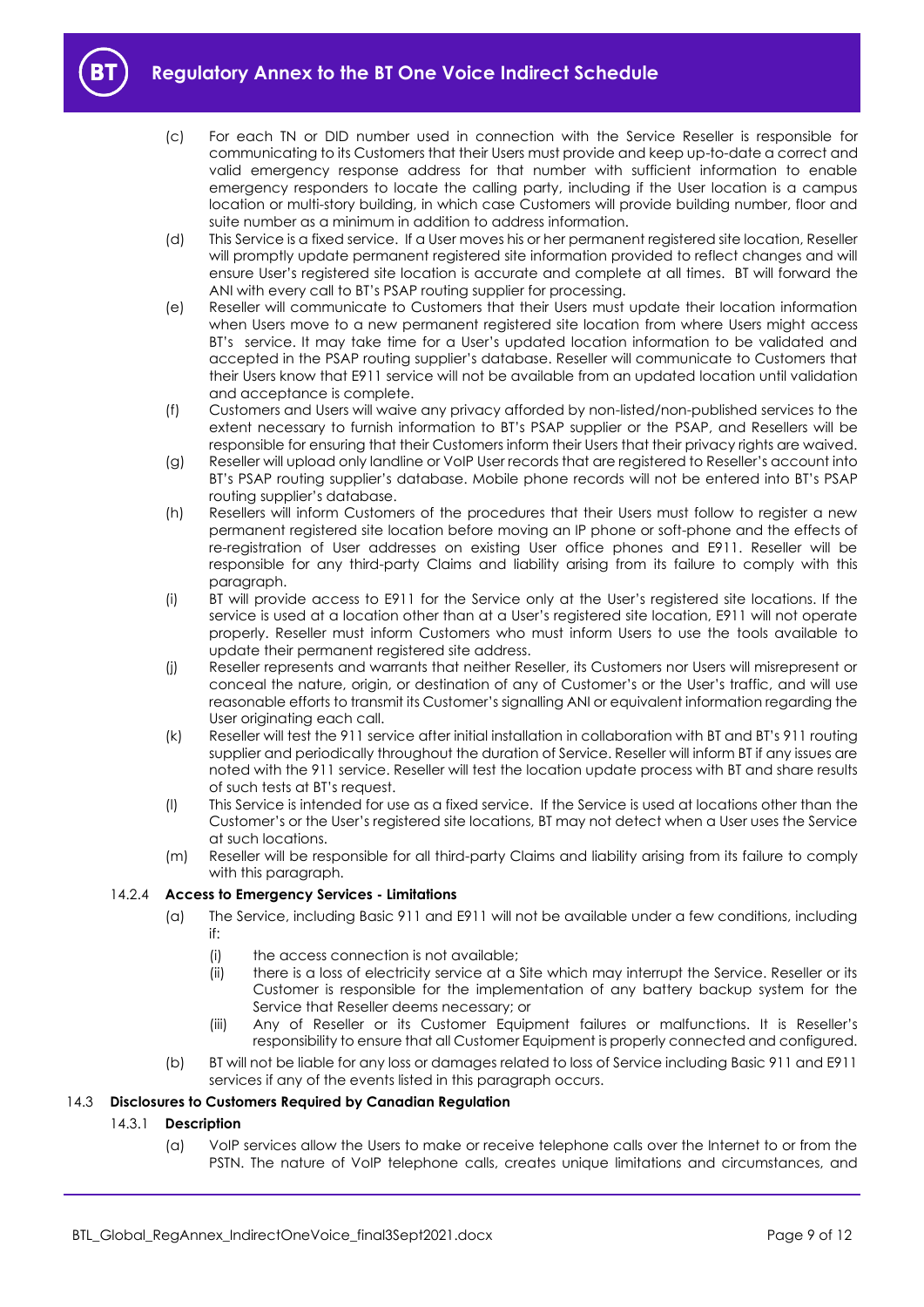differences exist between traditional telephone service and VoIP telephone services, including the lack of traditional 911 emergency services.

#### 14.3.2 **Regulatory Services Exceptions**

(a) Reseller will not commence provision of the Service until Customer provides a signed Letter of Acknowledgement stating that it understands the limitations of VOIP services, that it will communicate the same to its Users and require Customers to be responsible for provision and placement of any Sticker Labels or signs on or near equipment used over the Customer's WAN to access the Service.

#### 14.3.3 **911 VoIP Service**

- (a) Emergency calls to 911: this Service will be handled differently to a traditional phone service. The following provisions describe the differences and limitations of 911 emergency calls.
- (b) Placing 911 calls: When the User makes a 911 emergency call, the VoIP service will attempt to automatically route the User's 911 call through a third-party service provider to the PSAP corresponding to the User's address(es) recorded on the Customer's account. Due to the limitations of the VoIP telephone services, the User's 911 call may be routed to a different location. For example, the User's 911 call may be forwarded to a third-party specialised call centre that handles emergency calls. This call centre is different from the PSAP that would answer a traditional 911 call which has automatically generated the Customer's address information, and consequently, the User may be required to provide their name, address, and telephone number to the call centre.

#### 14.3.4 **How Information is Provided**

- (a) The Service will attempt to automatically provide the PSAP dispatcher or emergency service operator with the name, address and telephone number associated with the Customer's and User's account. For technical reasons, the dispatcher receiving the call may not be able to capture or retain the name, address and telephone number associated with the account. Therefore, when making a 911 emergency call, the User must immediately inform the dispatcher of their location (or the location of the emergency, if different). If the User is unable to speak, the dispatcher may not be able to locate the User if location information is not up to date, or is incorrect.
- (b) Correctness of information: Customer will provide, maintain and update the contact information (including name, address and telephone number) for its account. If Customer or its Users do not correctly identify the actual location where Users are located, or if account information has recently changed or has otherwise not been updated, 911 calls may be misdirected to an incorrect emergency response site.

#### 14.3.5 **Disconnections**

(a) Users must not disconnect the 911 emergency call until told to do so by the dispatcher, as the dispatcher may not have the correct number or contact information. If Users are inadvertently disconnected the Users must call back immediately.

# 14.3.6 **Connection Time**

(a) For technical reasons, including network congestion, it is possible that a 911 emergency call will produce a busy signal or will take longer to connect when compared with traditional 911 calls.

#### 14.3.7 **911 Calls May Not Function**

- (a) For technical reasons, the functionality of 911 VoIP emergency calls may cease or be limited in various circumstances, including but not limited to:
	- (i) Failure of the Service or the Customer's Service access device: If the Customer's service access device fails or is not configured correctly, or if the Customer's VoIP service is not functioning correctly for any reason, including power outages, VoIP service outage, suspension or disconnection of the Customer's service due to billing issues, network or Internet congestion, or network or Internet outage in the event of a power, network or Internet outage. The Reseller may need to reset or reconfigure the system access equipment before being able to use the VoIP Service, including 911 emergency calls;
	- (ii) Changing locations: If the Customer moves its service access device to a different location to that set out in the account information or otherwise on record with BT;
	- (iii) Sending a non-authorized Telephone Number: If the User makes the 911 call from a number that is not registered with BT; and
	- (iv) Emergency services cannot be reached from phones connected to an IP PBX indirectly connected to the Service, including but not limited to IP phones or softphones (including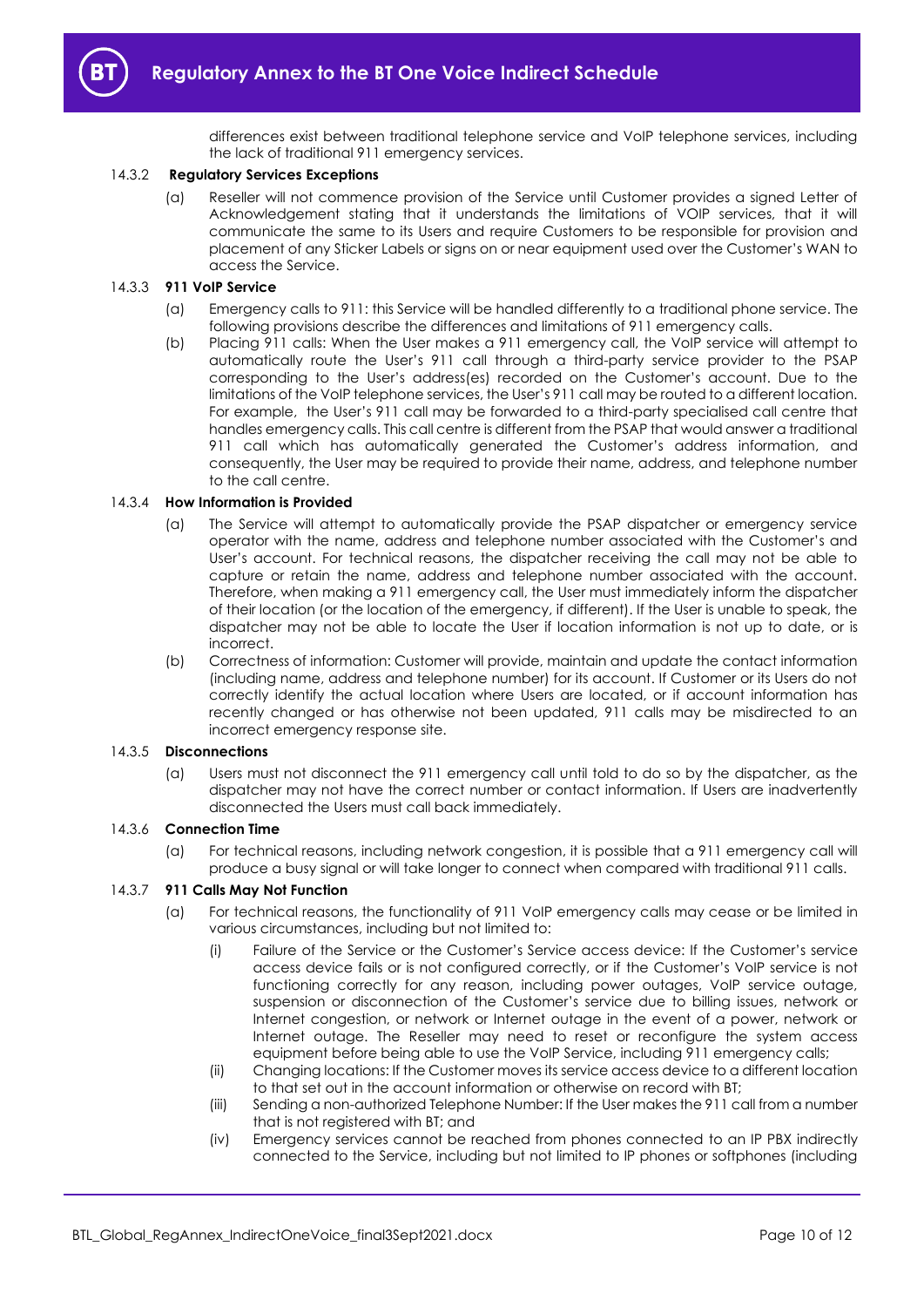

mobile phone clients) at the Customer's remote locations that are not registered to the Service.

#### 14.3.8 **Alternate Service**

(a) If the Reseller is not comfortable with the limitations of 9-1-1 emergency calls, BT recommends that the Reseller terminate the Services or considers an alternate means for Customers accessing traditional 911 emergency services.

## 14.3.9 **Testing**

(a) The Reseller will test the 911 service after initial installation in collaboration with BT and BT's 911 routing supplier and periodically throughout the duration of Service. The Reseller will inform BT if any issues are noted with the 911 service. The Reseller will test the location update process with BT and share results of such tests at BT's request.

#### 14.4 **Customer Acknowledgement of Limitations of Service and Liability (for USA and/or Canada)**

14.4.1 The Reseller will ensure that Customer sign a Letter of Acknowledgement as set out in the template below:

Please sign and return this Acknowledgement of Limitations of Service prior to initiation of service

By signing this Letter of Acknowledgement the Customer affirms it has read and understood the limitations of the Service in scope.

Customer will communicate the limitations of the Service to its Users, including by placing Sticker Labels at or near equipment to be used in conjunction with this Service.

MY SIGNATURE CONSTITUTES ACKNOLWEDGEMENT THAT I HAVE READ AND UNDERSTOOD THE LIMITATIONS OF THE VOIP, E911 AND 911 SERVICES AND THAT I AM RESPONSIBLE FOR COMMUNICATING THESE LIMITATIONS TO USERS THAT ACCESS THE SERVICE IN SCOPE.

I GIVE MY CONSENT TO DISCLOSE THIS SIGNED ACKNOWLEDGEMENT TO THE APPLICABLE REGULATORY AUTHORITIES AS NEEDED.

Name of Individual Signing: Title<sup>.</sup> Customer: Address:

# <span id="page-10-0"></span>**15 AMEA**

#### 15.1 **Australia**

- 15.1.1 BT may reject any calls that are presented with override dial codes.
- 15.1.2 BT One Voice SIP Trunking Services are subject to a minimum block of five service connections.
- 15.1.3 The Customer Service Guarantee Standard (CSG) is not applicable to BT One Voice SIP Trunking.
- 15.1.4 BT cannot guarantee CLI delivery for internationally originated calls where CLI is not presented by the calling party or the network
- 15.1.5 BT is required by law to ensure that the information of the User is registered to the Integrated Public Number Database (IPND). Therefore, the Reseller will promptly provide BT with details of any change or update to the Reseller's or Customer's address or other registration information. This also applies if the User makes any changes.
- 15.1.6 The Reseller consents to BT disclosing this information (as requested in no 1.5) to Telstra and third party providers solely for the purposes of maintaining the IPND. The IPND is managed by Telstra and BT is not responsible for any actions of Telstra in relation to the IPND. If requested by the Reseller, the Reseller further consents to BT's disclosure and use of this information for publication in Sensis directory listings.
- 15.1.7 The Reseller must ensure the use of allocated numbers in Australia is in accordance to the local Australian Numbering Regulation.

# 15.2 **Singapore**

15.2.1 The Reseller is responsible for ensuring its own full compliance with all applicable regulatory requirements and obligations pursuant to its licences or authorisations in Singapore.